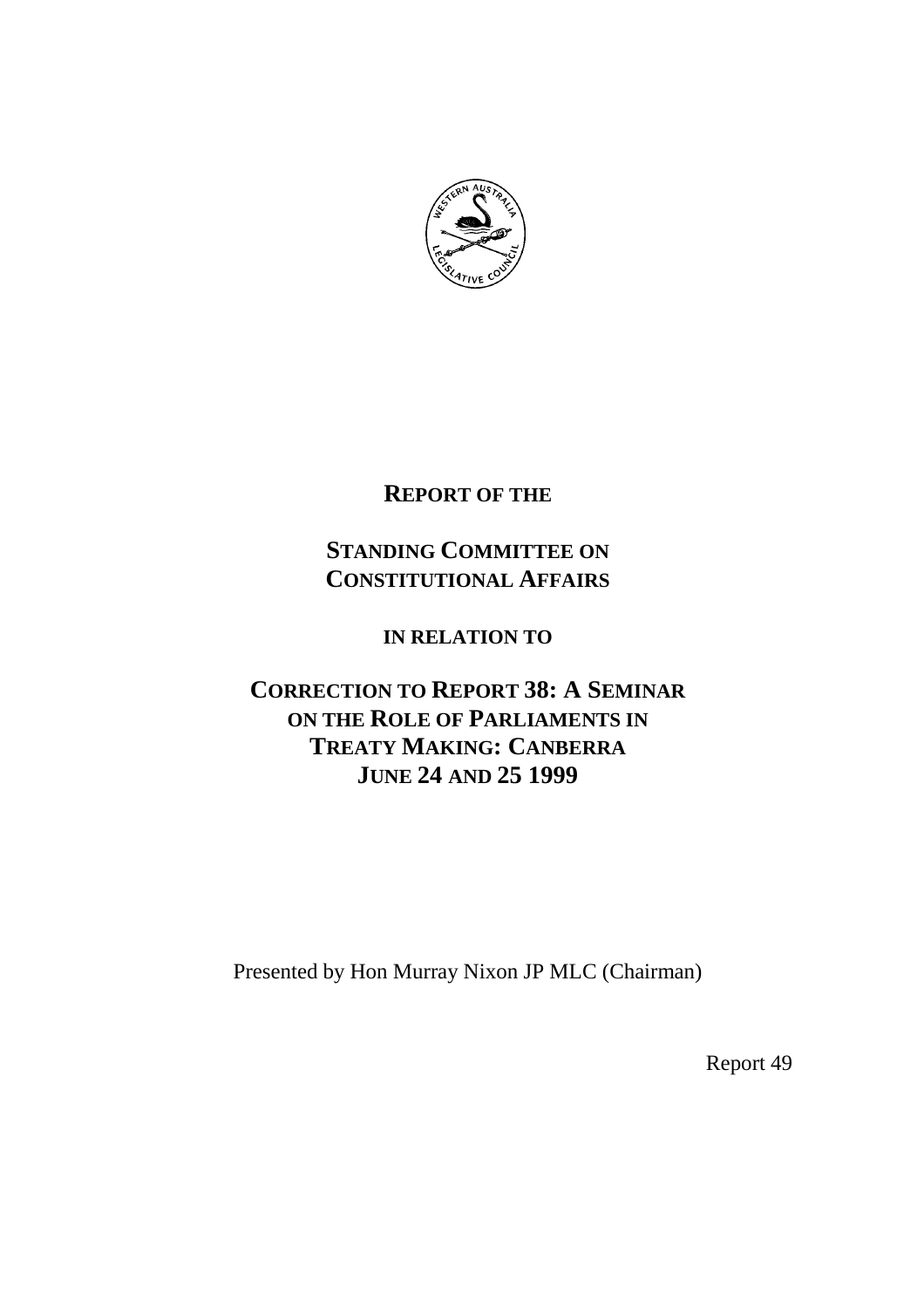## **STANDING COMMITTEE ON CONSTITUTIONAL AFFAIRS**

#### **Date first appointed:**

December 21 1989

#### **Terms of Reference:**

- 1 The functions of the committee are to inquire into and report on:
	- a) the constitutional law, customs and usages of Western Australia;
	- b) the constitutional or legal relationships between Western Australia and the Commonwealth, the States and Territories,

and any related matter or issue;

- c) a bill to which SO 230 (c) applies but subject to SO 230 (d);
- d) any petition.
- 2 A petition stands referred after presentation. The committee may refer a petition to another standing committee where the subject matter of the petition is within the terms of reference of that standing committee. A standing committee to which a petition is referred shall report to the House as it thinks fit.

#### **Members as at the time of this inquiry:**

Hon Murray Nixon JP MLC (Chairman) Hon Ray Halligan MLC Hon Ken Travers MLC

#### **Staff as at the time of this inquiry:**

Ms Felicity Beattie, Advisory Officer Mr David Driscoll, Committee Clerk

#### **Address:**

Parliament House, Perth WA 6000, Telephone (08) 9222 7222 Website: http://www.parliament.wa.gov.au

#### **ISBN 0 7307 6400 1**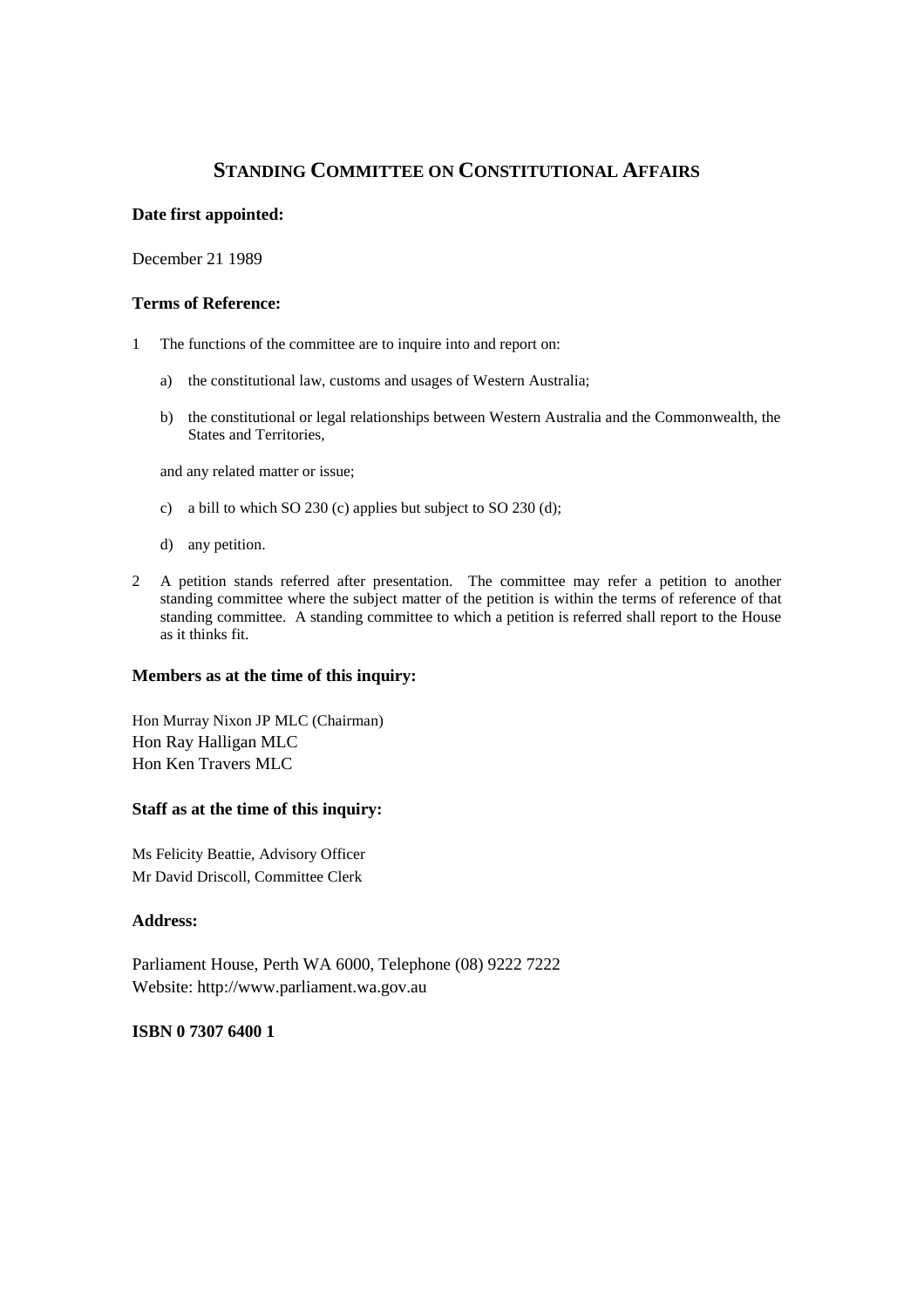#### **REPORT OF THE STANDING COMMITTEE ON CONSTITUTIONAL AFFAIRS**

#### **IN RELATION TO:**

## **CORRECTION TO REPORT 38: A SEMINAR ON THE ROLE OF PARLIAMENTS IN TREATY MAKING: CANBERRA JUNE 24 AND 25 1999**

### **1 INTRODUCTION**

- 1.1 On July 26 1999 the Standing Committee on Constitutional Affairs tabled its  $38<sup>th</sup>$ report by presentation to the Clerk of the Legislative Council. The report was in relation to *A seminar on the Role of Parliaments in Treaty Making: Canberra June 24 and 25 1999.*
- 1.2 It has been drawn to the Committee's attention that two references in the report convey the impression that the High Court decision in *Croome v Tasmania* (1997) 191 CLR 119 determined that Commonwealth legislation over-rode provisions of the Tasmanian *Criminal Code.*
- 1.3 The High Court only determined preliminary matters in favour of the plaintiff Croome, but the Tasmanian Parliament shortly afterwards repealed the provisions of the *Criminal Code* being challenged, they being provisions concerning the illegality of homosexual activity. With the provisions repealed, there was no further basis to the litigation which came to an end.

### **2 CORRECTION**

- 2.1 The Committee brings to the attention of the House the following qualification to its report in relation to *A Seminar on the Role of Parliaments in Treaty Making: Canberra June 24 and 25 1999* (Report 38).
- 2.2 Contrary to pages 4 and 5 of Report 38, in the case of *Croome v Tasmania* (1997) 191 CLR 119 the High Court did not decide that Commonwealth legislation over-rode any portion of the Tasmanian *Criminal Code*. Rather, the High Court decided that the litigation, seeking a declaration that certain sections of the *Criminal Code* were invalid, involved a "matter" within the meaning of that term in section 76 of the Commonwealth Constitution and section 30 of the *Judiciary Act 1903 (Cth)*, and could therefore proceed.